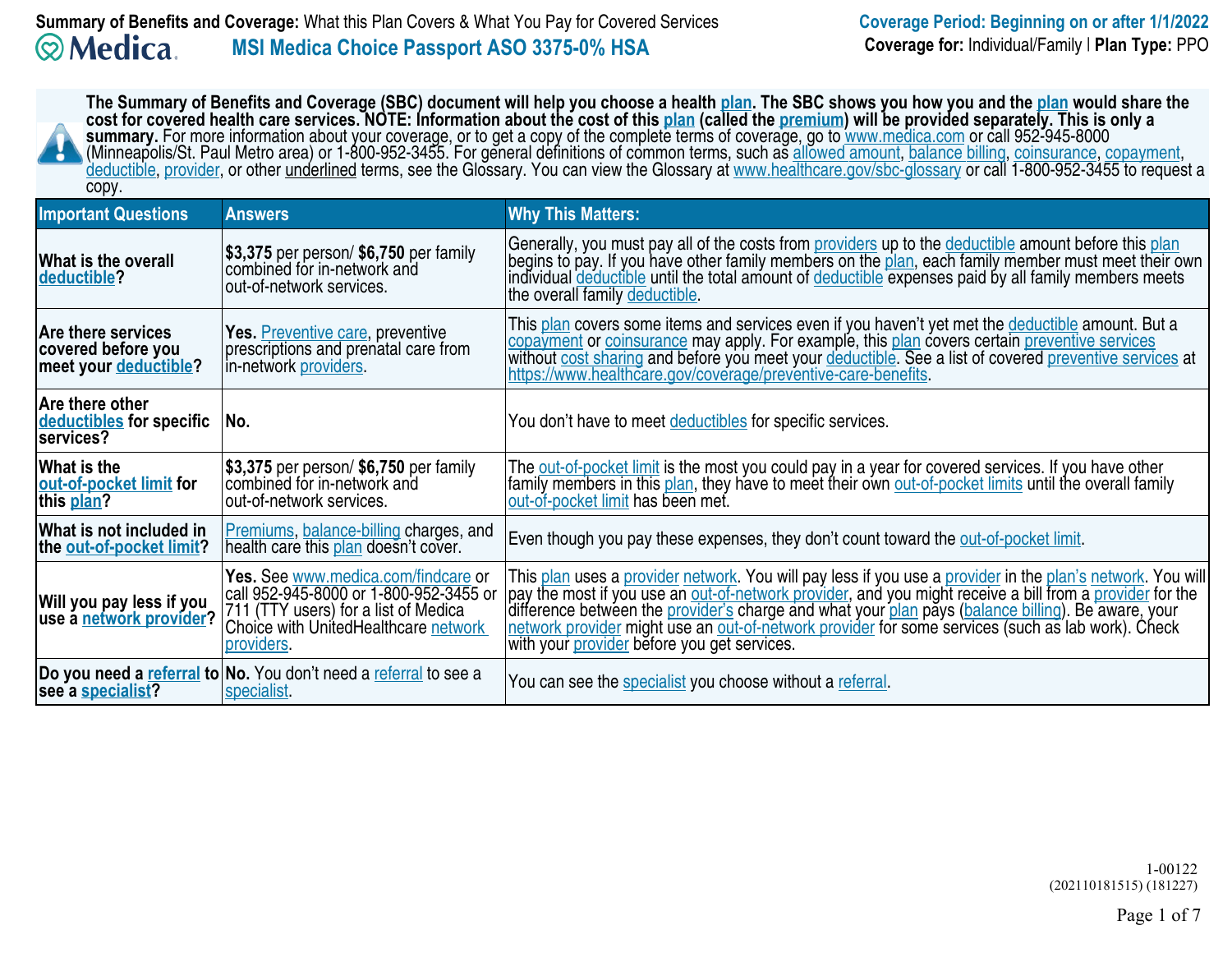All copayment and coinsurance costs shown in this chart are after your deductible has been met, if a deductible applies.

|                                                           |                                                              | <b>What You Will Pay</b>                                                                                                                                  |                                                                                                                                                   |                                                                                                                                                                 |  |
|-----------------------------------------------------------|--------------------------------------------------------------|-----------------------------------------------------------------------------------------------------------------------------------------------------------|---------------------------------------------------------------------------------------------------------------------------------------------------|-----------------------------------------------------------------------------------------------------------------------------------------------------------------|--|
| <b>Common Medical Event</b>                               | <b>Services You May</b><br><b>Need</b>                       | <b>In-Network</b><br><b>Provider</b><br>(You will pay the least)                                                                                          | <b>Out-of-Network</b><br><b>Provider</b><br>(You will pay the most)                                                                               | <b>Limitations, Exceptions &amp; Other Important Information</b>                                                                                                |  |
| If you visit a health care<br>provider's office or clinic | Primary care visit to<br>treat an injury or<br>illness       | <b>Primary care: 0%</b><br>coinsurance<br><b>Chiropractic: 0%</b><br>coinsurance<br><b>Retail Health: 0%</b><br>coinsurance<br>Virtual: 0%<br>coinsurance | <b>Primary: 0%</b><br>coinsurance<br><b>Chiropractic: 0%</b><br>coinsurance<br><b>Retail Health: 0%</b><br>coinsurance<br>Virtual: 0% coinsurance | ---none---                                                                                                                                                      |  |
|                                                           | <b>Specialist visit</b>                                      | 0% coinsurance                                                                                                                                            | 0% coinsurance                                                                                                                                    | ---none---                                                                                                                                                      |  |
|                                                           | <b>Preventive care/</b><br>screening/<br><i>immunization</i> | No charge. Deductible<br>does not apply.                                                                                                                  | Well child care: 0%<br>coinsurance. Deductible<br>does not apply.<br><b>Other services: 0%</b><br>coinsurance                                     | You may have to pay for services that aren't preventive. Ask<br>your provider if the services needed are preventive. Then check<br>what your plan will pay for. |  |
| If you have a test                                        | Diagnostic test<br>(x-ray, blood work)                       | Lab: 0% coinsurance<br>X-ray: 0% coinsurance                                                                                                              | 0% coinsurance                                                                                                                                    | ---none---                                                                                                                                                      |  |
|                                                           | Imaging (CT/PET<br>scans, MRIs)                              | 0% coinsurance                                                                                                                                            | 0% coinsurance                                                                                                                                    | ---none---                                                                                                                                                      |  |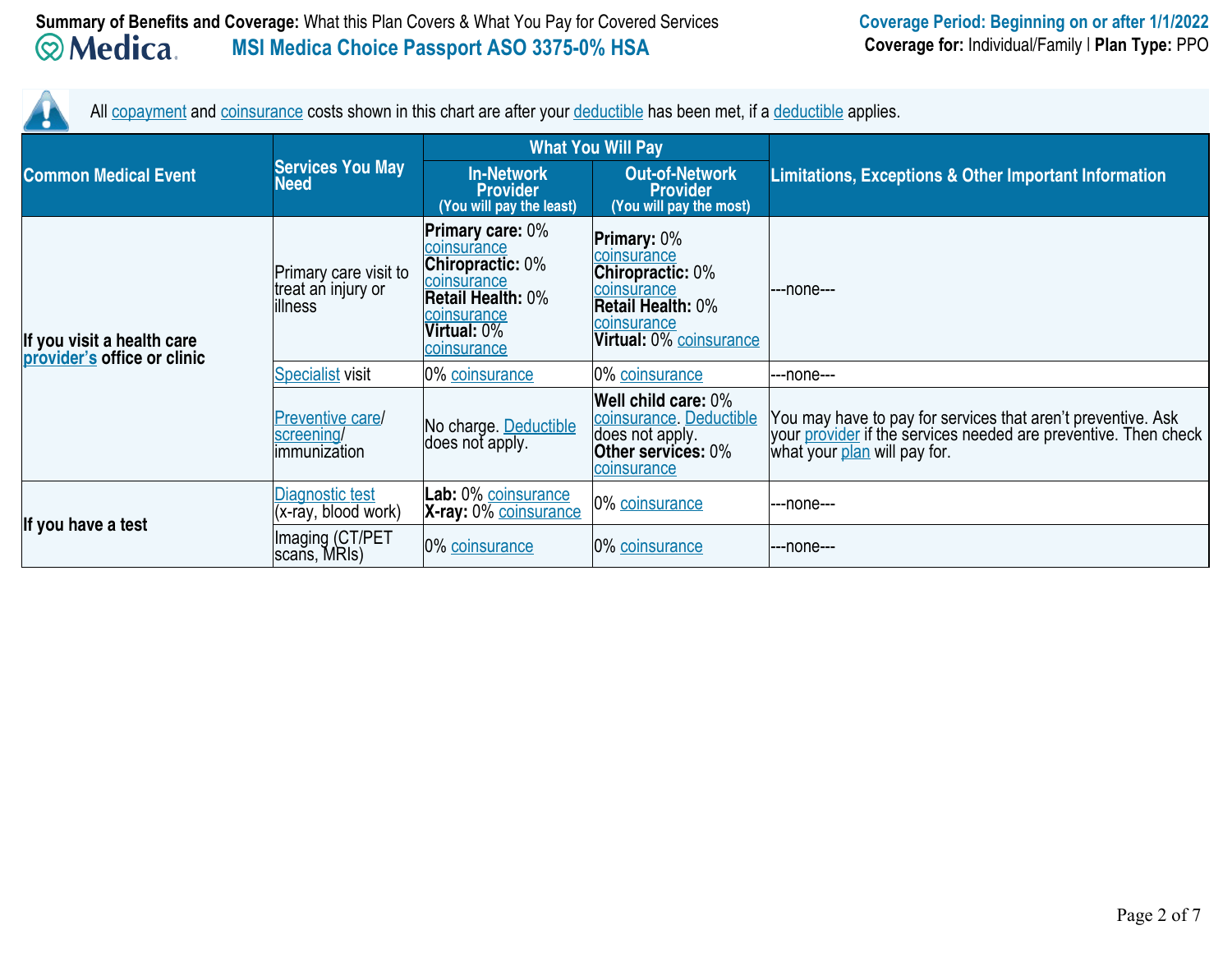|                                                                                                                           |                                                      | <b>What You Will Pay</b>                                                                                                  |                                                                     |                                                                                                                                                                                                                                                                                                                          |  |
|---------------------------------------------------------------------------------------------------------------------------|------------------------------------------------------|---------------------------------------------------------------------------------------------------------------------------|---------------------------------------------------------------------|--------------------------------------------------------------------------------------------------------------------------------------------------------------------------------------------------------------------------------------------------------------------------------------------------------------------------|--|
| <b>Common Medical Event</b>                                                                                               | <b>Services You May</b><br><b>Need</b>               | <b>In-Network</b><br><b>Provider</b><br>(You will pay the least)                                                          | <b>Out-of-Network</b><br><b>Provider</b><br>(You will pay the most) | <b>Limitations, Exceptions &amp; Other Important Information</b>                                                                                                                                                                                                                                                         |  |
|                                                                                                                           | Generic drugs                                        | <b>Retail: 0% coinsurance</b><br>Mail order: 0%<br>coinsurance<br>Preventive: No charge.<br>Deductible does not<br>apply. | Not covered                                                         | Up to a 31-day supply/ retail or 93-day supply/ mail order<br>prescription. Mail order drugs not covered out-of-network.                                                                                                                                                                                                 |  |
| If you need drugs<br>to treat your illness<br>or condition<br><b>More information about</b><br>prescription drug coverage | Preferred brand<br>∣drugs                            | <b>Retail: 0% coinsurance</b><br>Mail order: 0%<br>coinsurance<br>Preventive: No charge.<br>Deductible does not<br>apply. | Not covered                                                         | Insulin: Your cost-share will be \$0 per retail prescription unit.<br>Some Over the Counter drugs can be obtained with a<br>prescription at the preventive level of coverage. The list of<br>covered drugs changes periodically. Notification of changes will<br>be available 30 days prior to the change taking effect. |  |
| is available at<br>www.medica.com/drugcost2                                                                               | Non-preferred brand<br>drugs                         | <b>Retail: Not covered</b><br>Mail order: Not covered Not covered<br><b>Preventive: Benefit</b><br>does not apply.        |                                                                     |                                                                                                                                                                                                                                                                                                                          |  |
|                                                                                                                           | <b>Specialty drugs</b>                               | Preferred: 0%<br>coinsurance<br><b>Non-Preferred: Not</b><br>covered                                                      | Not covered                                                         | Up to a 31-day supply per prescription received from a<br>designated specialty pharmacy.                                                                                                                                                                                                                                 |  |
| If you have outpatient surgery                                                                                            | Facility fee (e.g.,<br>ambulatory surgery<br>center) | 0% coinsurance                                                                                                            | 0% coinsurance                                                      | ---none---                                                                                                                                                                                                                                                                                                               |  |
|                                                                                                                           | Physician/surgeon<br>fees                            | 0% coinsurance                                                                                                            | 0% coinsurance                                                      | ---none---                                                                                                                                                                                                                                                                                                               |  |
|                                                                                                                           | <b>Emergency room</b><br>care                        | 0% coinsurance                                                                                                            | 0% coinsurance                                                      | In-network deductible and out-of-pocket applies.                                                                                                                                                                                                                                                                         |  |
| If you need immediate medical<br>lattention                                                                               | <b>Emergency medical</b><br>transportation           | 0% coinsurance                                                                                                            | 0% coinsurance                                                      | In-network deductible and out-of-pocket applies.                                                                                                                                                                                                                                                                         |  |
|                                                                                                                           | <b>Urgent care</b>                                   | 0% coinsurance                                                                                                            | 0% coinsurance                                                      | In-network deductible and out-of-pocket applies.                                                                                                                                                                                                                                                                         |  |
| If you have a hospital stay                                                                                               | Facility fee (e.g.,<br>hospital room)                | 0% coinsurance                                                                                                            | 0% coinsurance                                                      | ---none---                                                                                                                                                                                                                                                                                                               |  |
|                                                                                                                           | Physician/surgeon<br>fees                            | 0% coinsurance                                                                                                            | 0% coinsurance                                                      | ---none---                                                                                                                                                                                                                                                                                                               |  |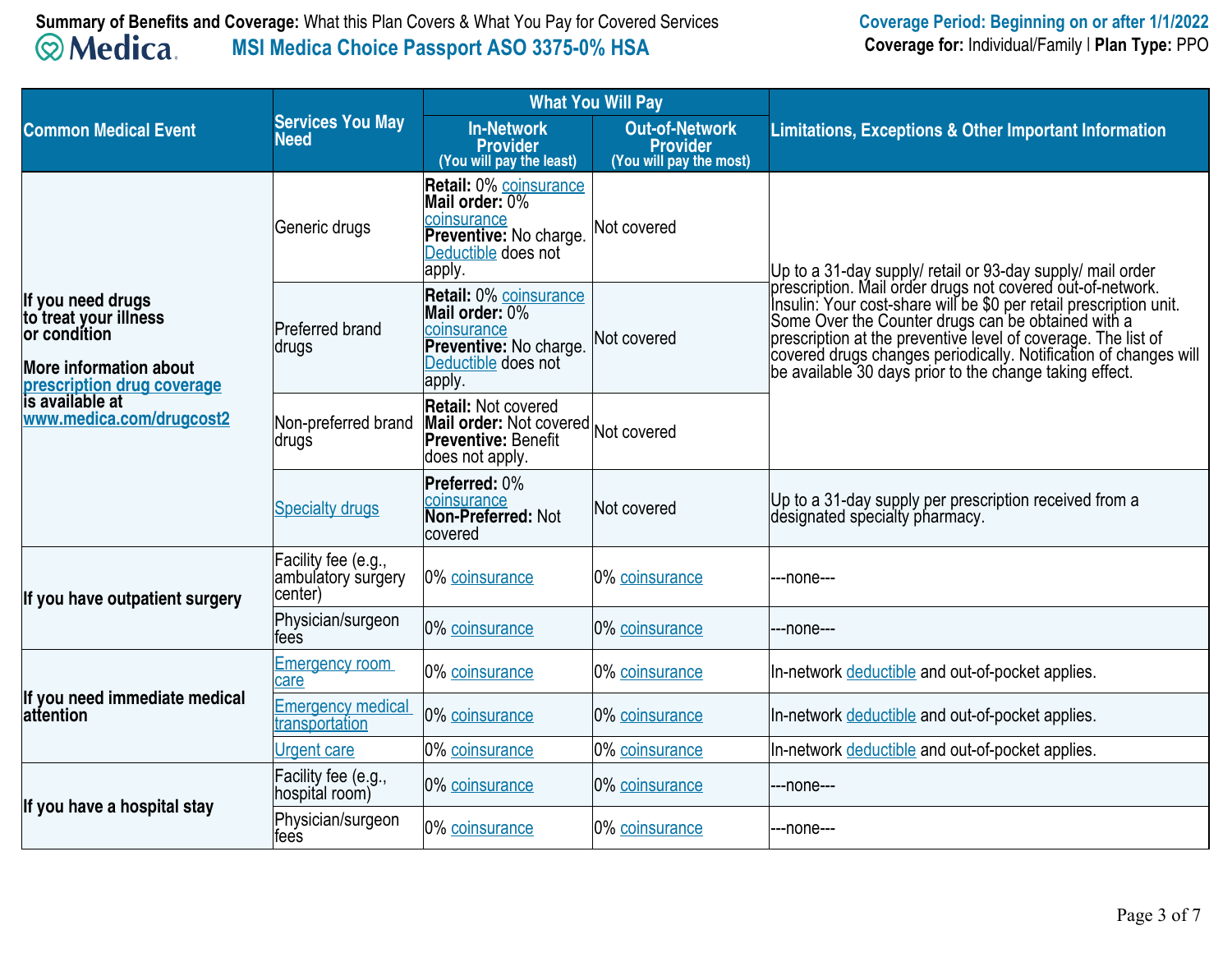# **Summary of Benefits and Coverage:** What this Plan Covers & What You Pay for Covered Services **Coverage Period: Beginning on or after 1/1/2022**<br>**Coverage Period: Beginning on or after 1/1/2022**<br>**Coverage for:** Individual/F **MSI Medica Choice Passport ASO 3375-0% HSA**

|                                                                   |                                              | <b>What You Will Pay</b>                                                                                                              |                                                                                         |                                                                                                                                                                                                                                                                          |  |
|-------------------------------------------------------------------|----------------------------------------------|---------------------------------------------------------------------------------------------------------------------------------------|-----------------------------------------------------------------------------------------|--------------------------------------------------------------------------------------------------------------------------------------------------------------------------------------------------------------------------------------------------------------------------|--|
| <b>Common Medical Event</b>                                       | <b>Services You May</b><br><b>Need</b>       | <b>In-Network</b><br><b>Provider</b><br>(You will pay the least)                                                                      | <b>Out-of-Network</b><br><b>Provider</b><br>(You will pay the most)                     | <b>Limitations, Exceptions &amp; Other Important Information</b>                                                                                                                                                                                                         |  |
| If you need mental health,<br>behavioral health, or substance     | Outpatient services                          | 0% coinsurance                                                                                                                        | 0% coinsurance                                                                          | Relationship and family therapy is covered only if there is a<br>clinical diagnosis.                                                                                                                                                                                     |  |
| labuse services                                                   | Inpatient services                           | 0% coinsurance                                                                                                                        | 0% coinsurance                                                                          | Residential treatment is covered as part of inpatient services.                                                                                                                                                                                                          |  |
| If you are pregnant                                               | <b>Office visits</b>                         | <b>Prenatal care: No</b><br>charge. Deductible does coinsurance. Deductible<br>not apply.<br><b>Postnatal care: 0%</b><br>coinsurance | <b>Prenatal care: 0%</b><br>does not apply.<br><b>Postnatal care: 0%</b><br>coinsurance | Cost sharing does not apply to in-network preventive services.<br>Depending on the type of services, a copayment, coinsurance or<br>deductible may apply. Maternity care may include tests and<br>services described elsewhere in the SBC (i.e. certain<br>ultrasounds.) |  |
|                                                                   | Childbirth/delivery<br>professional services | 0% coinsurance                                                                                                                        | 0% coinsurance                                                                          |                                                                                                                                                                                                                                                                          |  |
|                                                                   | Childbirth/delivery<br>facility services     | 0% coinsurance                                                                                                                        | 0% coinsurance                                                                          |                                                                                                                                                                                                                                                                          |  |
|                                                                   | Home health care                             | 0% coinsurance                                                                                                                        | 0% coinsurance                                                                          | No coverage for home IV therapy out-of-network.                                                                                                                                                                                                                          |  |
|                                                                   | <b>Rehabilitation</b><br>services            | 0% coinsurance                                                                                                                        | 0% coinsurance                                                                          | --none---                                                                                                                                                                                                                                                                |  |
|                                                                   | <b>Habilitation services</b>                 | 0% coinsurance                                                                                                                        | 0% coinsurance                                                                          | --none---                                                                                                                                                                                                                                                                |  |
| If you need help recovering or<br>have other special health needs | <b>Skilled nursing care</b>                  | 0% coinsurance                                                                                                                        | 0% coinsurance                                                                          | 120 day limit combined in and out-of-network per member per<br>year.                                                                                                                                                                                                     |  |
|                                                                   | Durable medical<br>equipment                 | 0% coinsurance                                                                                                                        | 0% coinsurance                                                                          | --none---                                                                                                                                                                                                                                                                |  |
|                                                                   | <b>Hospice services</b>                      | 0% coinsurance                                                                                                                        | Not covered                                                                             | --none---                                                                                                                                                                                                                                                                |  |
| If your child needs dental                                        | Children's eye exam                          | No charge. Deductible<br>does not apply.                                                                                              | 0% coinsurance.<br>Deductible does not<br>apply.                                        | --none---                                                                                                                                                                                                                                                                |  |
| or eye care                                                       | Children's glasses                           | Not covered                                                                                                                           | Not covered                                                                             | Glasses are not covered by the plan.                                                                                                                                                                                                                                     |  |
|                                                                   | Children's dental<br>check-up                | Not covered                                                                                                                           | Not covered                                                                             | Dental check-ups are not covered by the plan.                                                                                                                                                                                                                            |  |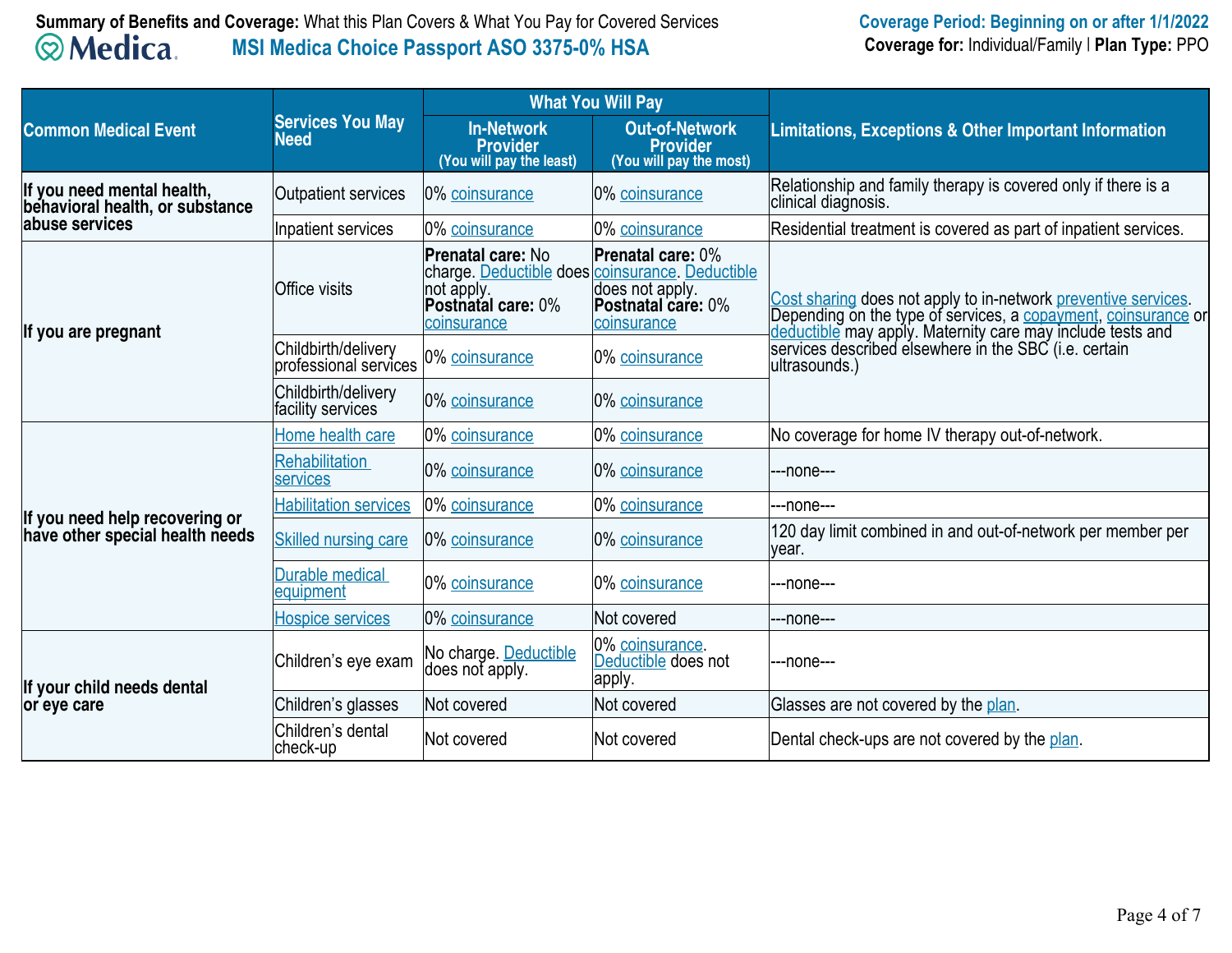# **Excluded Services & Other Covered Services:**

| Services Your Plan Generally Does NOT Cover (Check your policy or plan document for more information and a list of other excluded services.)                                       |                                                                                                                                                                                                                                                                                   |                                                                                                                                                                                                                                                                               |  |
|------------------------------------------------------------------------------------------------------------------------------------------------------------------------------------|-----------------------------------------------------------------------------------------------------------------------------------------------------------------------------------------------------------------------------------------------------------------------------------|-------------------------------------------------------------------------------------------------------------------------------------------------------------------------------------------------------------------------------------------------------------------------------|--|
| Acupuncture exceeding 20 visits per member<br>per year for in-network and out-of-network<br>acupuncture services combined.<br>Bariatric surgery out-of-network<br>Cosmetic surgery | Dental care (Adult)<br>Dental check-up<br>$\bullet$<br>Glasses<br>Hearing aids except for members 18 years of<br>age and younger for hearing loss that is not<br>correctable by other covered procedures;<br>coverage is limited to one hearing aid per ear<br>every three years. | • Infertility treatment exceeding \$5,000 medical/<br>\$3,000 pharmacy per member per calendar year<br>combined for in-network and out-of-network.<br>• Long-term care<br>• Private-duty nursing<br>Routine foot care except for specified conditions<br>Weight loss programs |  |
|                                                                                                                                                                                    |                                                                                                                                                                                                                                                                                   |                                                                                                                                                                                                                                                                               |  |
| Other Covered Services (Limitations may apply to these services. This isn't a complete list. Please see your plan document.)                                                       |                                                                                                                                                                                                                                                                                   |                                                                                                                                                                                                                                                                               |  |
| Chiropractic care                                                                                                                                                                  | • Non-emergency care when traveling outside the<br>U.S.                                                                                                                                                                                                                           | • Routine eye care (Adult)                                                                                                                                                                                                                                                    |  |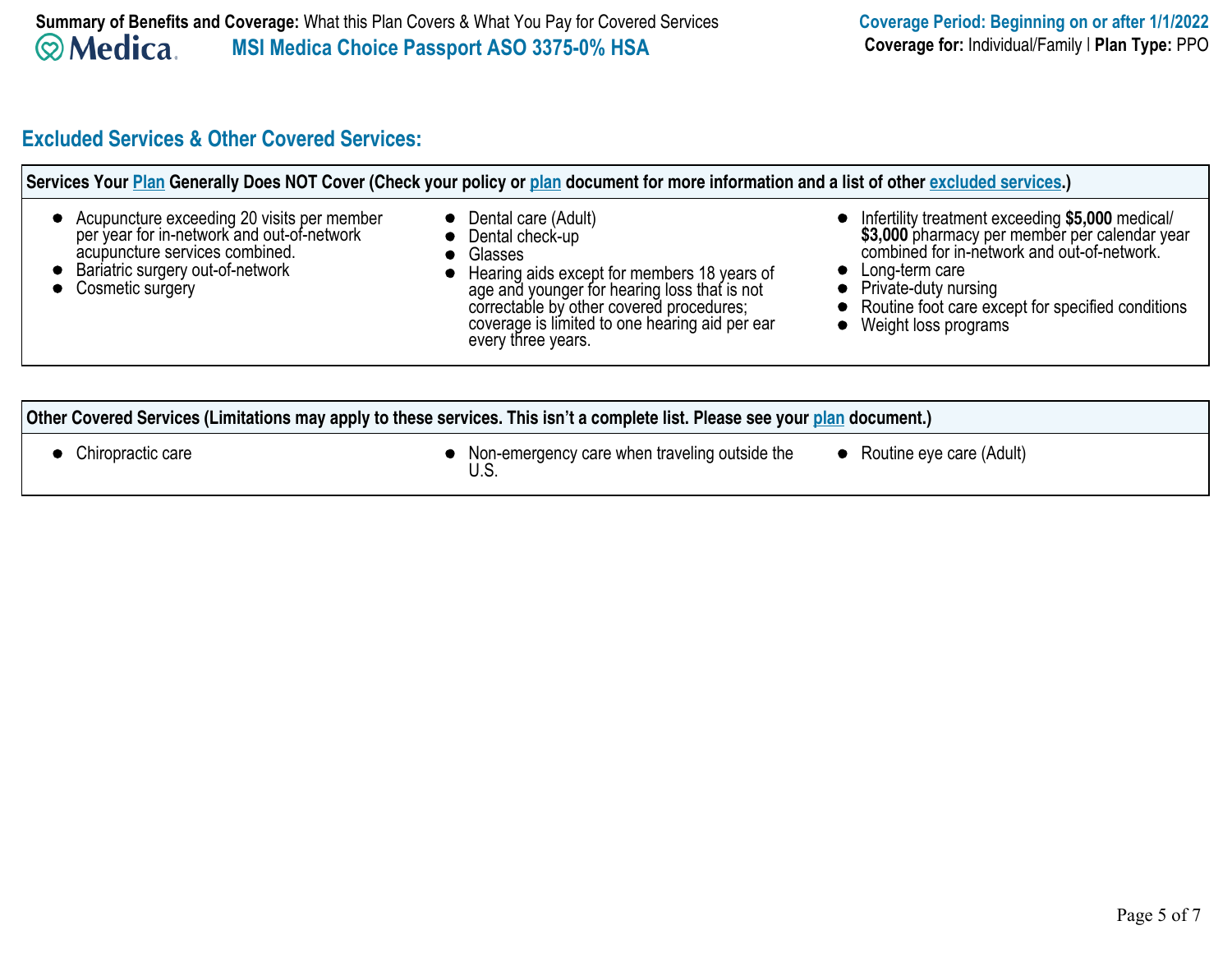## **Your Rights to Continue Coverage:**

There are agencies that can help if you want to continue your coverage after it ends. The contact information for those agencies is the Minnesota Department of Commerce at (651) 539-1600 or 1-800-657-3602 or the U.S. Department Health and Human Services, Center for Consumer Information and Insurance Oversight, at 1-877-267-2323 x61565 or www.www.cciio.cms.gov. Other coverage options may be available to you too, including buying individual insurance coverage through the Health Insurance Marketplace. For more information about the Marketplace, visit www.HealthCare.gov or call 1-800-318-2596.

## **Your Grievance and Appeals Rights:**

There are agencies that can help if you have a complaint against your plan for a denial of a claim. This complaint is called a grievance or appeal. For more information about your rights, look at the explanation of benefits you will receive for that medical <u>claim</u>. Your <u>plan</u> documents also provide complete information on how to submit a <u>claim, appeal,</u> or a <u>grievance</u> for any reason to your <u>plan</u>. For more information about your rights, this notice, or assistance, contact: your <u>plan</u> administrator or you may contact Medica at 1-800-952-3455.

## **Does this Plan Provide Minimum Essential Coverage? Yes**

Minimum Essential Coverage generally includes plans, health insurance available through the Marketplace or other individual market policies, Medicare, Medicaid, CHIP, TRICARE, and certain other coverage. If you are eligible for certain types of Minimum Essential Coverage, you may not be eligible for the premium tax credit.

## **Does this Plan Meet the Minimum Value Standard? Yes**

If your plan doesn't meet the Minimum Value Standards, you may be eligible for a premium tax credit to help you pay for a plan through the Marketplace.

**Language Access Services:** Tagalog (Tagalog): Kung kailangan ninyo ang tulong sa Tagalog tumawag sa 800-952-3455. Chinese (中文): 如果需要中文的帮助, 请拨打这个号码800-952-3455. Navajo (Dine): Dinek'ehgo shika at'ohwol ninisingo, kwiijigo holne' 800-952-3455.

 *---------------------- To see examples of how this plan might cover costs for a sample medical situation, see the next section. ----------------------*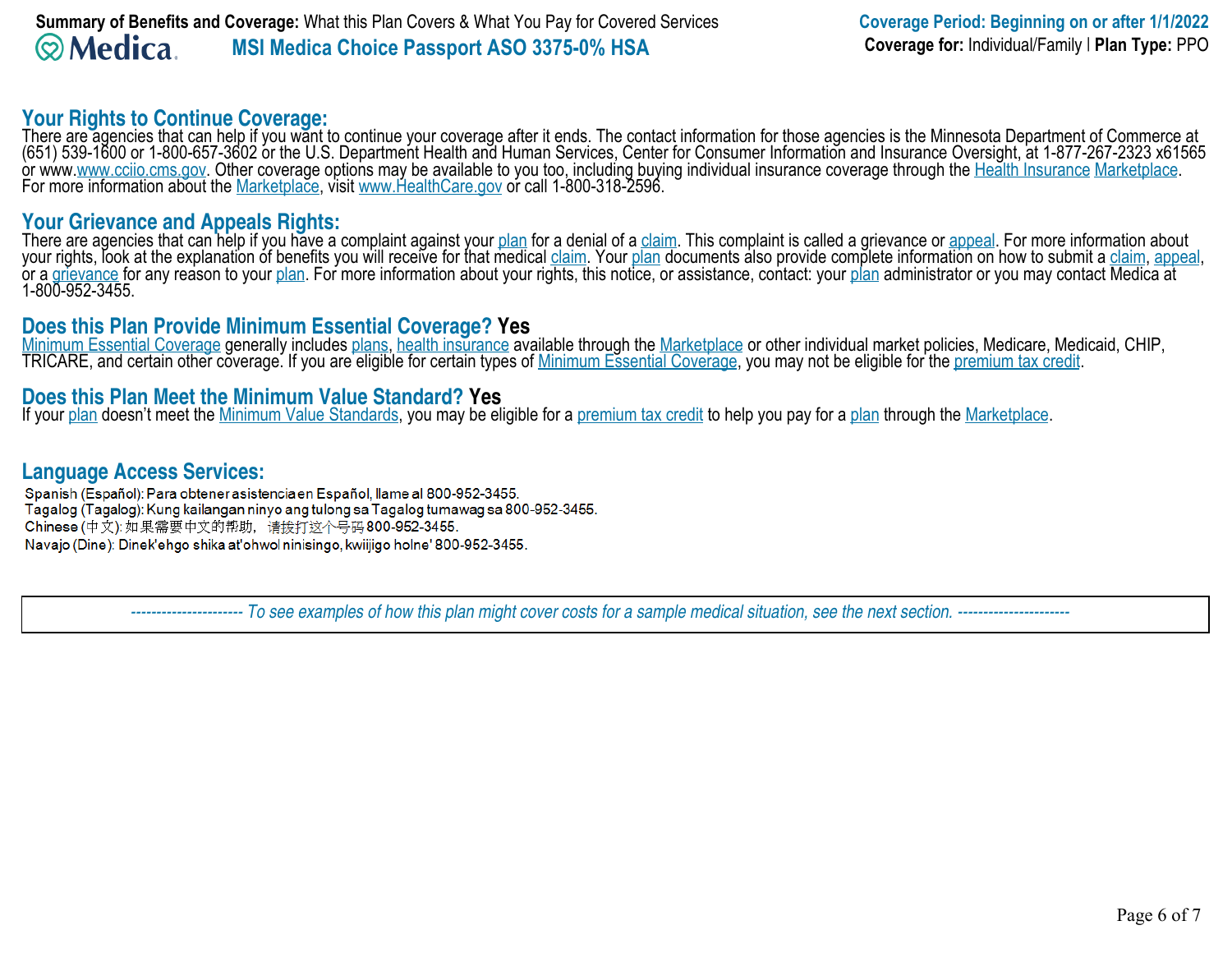## **About these Coverage Examples:**



**This is not a cost estimator**. Treatments shown are just examples of how this plan might cover medical care. Your actual costs will be different depending on the actual care you receive, the prices your <u>providers</u> charge, and many other factors. Focus on the <u>cost sharing</u> amounts (<u>deductibles, copayments</u> and <u>coinsurance</u>) and <u>excluded services</u> under the <u>plan</u>. Use this information to compare the portion of costs you might pay under different health <u>plans</u>. Please note these coverage examples are based on self-only coverage.

| Peg is Having a Baby                                  |
|-------------------------------------------------------|
| (9 months of in-network pre-natal care and a hospital |
| delivery)                                             |

- **The plan's overall deductible:** \$3,375
- **Specialist coinsurance:** 0%
- **Hospital (facility) coinsurance:** 0%
- **Communist Communist Communist Communist Communist Communist Communist Communist Communist Communist Communist Communist Communist Communist Communist Communist Communist Communist Communist Communist Communist Communist C**

#### **This EXAMPLE event includes services like:**

Specialist office visits (*prenatal care*) Childbirth/Delivery Professional Services Childbirth/Delivery Facility Services Diagnostic tests (*ultrasounds and blood work*) Specialist visit (*anesthesia*)

 **Total Example Cost \$12,700** 

## **In this example, Peg would pay:**

| <b>Cost Sharing</b>        |         |
|----------------------------|---------|
| <b>Deductibles</b>         | \$3,375 |
| Copayments                 | \$0     |
| Coinsurance                |         |
| What isn't covered         |         |
| Limits or exclusions       | \$60    |
| The total Peg would pay is | \$3.435 |

#### **Managing Joe's type 2 Diabetes** (a year of routine in-network care of a well-controlled condition)

- **The plan's overall deductible:** \$3,375
- **Specialist coinsurance:** 0%
- **Hospital (facility) coinsurance:** 0%
- **Communist Communist Communist Communist Communist Communist Communist Communist Communist Communist Communist Communist Communist Communist Communist Communist Communist Communist Communist Communist Communist Communist C**

#### **This EXAMPLE event includes services like:**

Primary care physician office visits (*including disease education*) Diagnostic tests (*blood work*) **Prescription drugs** Durable medical equipment (*glucose meter*)

| <b>Total Example Cost</b> | \$5,600 |
|---------------------------|---------|
|                           |         |

## **In this example, Joe would pay:**

| <b>Cost Sharing</b>        |         |
|----------------------------|---------|
| <b>Deductibles</b>         | \$2,200 |
| Copayments                 | \$0     |
| Coinsurance                |         |
| What isn't covered         |         |
| Limits or exclusions       |         |
| The total Joe would pay is | \$2,200 |

## **Mia's Simple fracture**

(in-network emergency room visit and follow up care)

| The plan's overall deductible:          | \$3,375 |
|-----------------------------------------|---------|
| Specialist coinsurance:                 | $0\%$   |
| <b>Hospital (facility)</b> coinsurance: | $0\%$   |
| <b>Other coinsurance:</b>               | በ%      |

## **This EXAMPLE event includes services like:**

Emergency room care (*including medical supplies*) Diagnostic test (*x-ray*) Durable medical equipment (*crutches*) Rehabilitation services (*physical therapy*)

| <b>Total Example Cost</b> | \$2,800 |
|---------------------------|---------|
|---------------------------|---------|

### **In this example, Mia would pay:**

| <b>Cost Sharing</b>        |         |  |
|----------------------------|---------|--|
| <b>Deductibles</b>         | \$2,800 |  |
| Copayments                 |         |  |
| Coinsurance                |         |  |
| What isn't covered         |         |  |
| Limits or exclusions       |         |  |
| The total Mia would pay is | \$2,800 |  |

This self-funded group health plan is sponsored by your employer and administered by Medica Self Insured (MSI).

The plan would be responsible for the other costs of these EXAMPLE covered services.